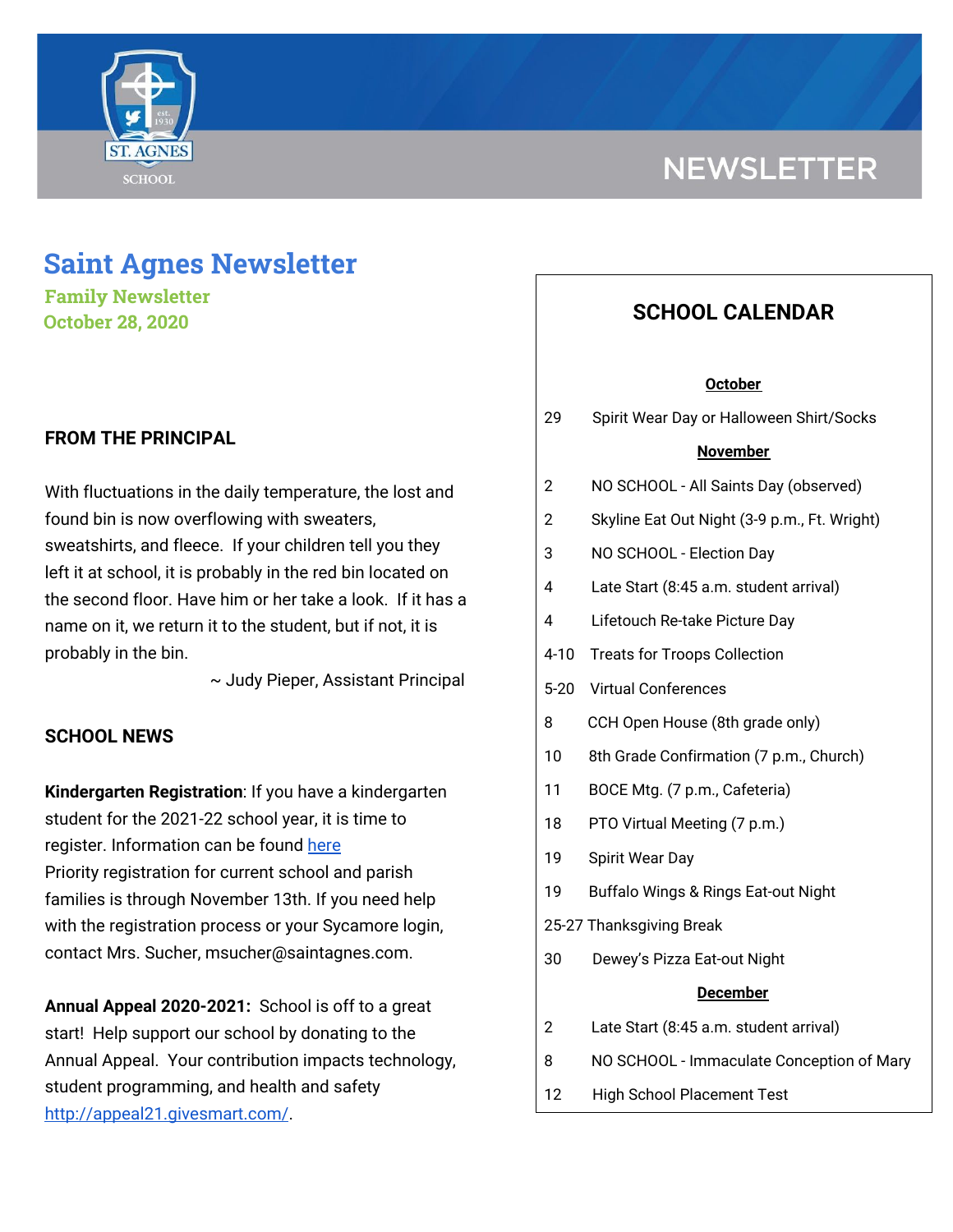# **SCHOOL NEWS (continued)**

**Upcoming Family Travel**: If your family has plans to travel outside of the tri-state area (KY, OH, IN) from now through January 4th, please complete this [Google](https://docs.google.com/forms/d/e/1FAIpQLSfFM-ZAlSxO2UPHBz7UuV56wGWfebAHwFLUEsy2NnajQKNbhA/viewform?usp=sf_link) Form. Your cooperation is greatly appreciated!

**COVID-19 Testing Update:** If any person(s) in your immediate family is awaiting COVID-19 test results, all children must remain home from school until the person being tested receives a negative result - a copy of the test result may be requested. If the test result is positive, please contact the school office for next steps.

**Lifetouch Re-take Picture Day:** Just a reminder that re-take day is on Nov. 4. Students getting their pictures taken may wear nice clothes (students who were absent on the original day or those getting retakes.) If you are getting a retake, you must send back the original Lifetouch pictures/envelope.

**November lunch menu:** Click [here](https://school.saintagnes.com/wp-content/uploads/2020/10/2020-2021-NovMenu.pdf) for next month's lunch calendar.

**Treats for Troops**: The Junior High Service Club is sponsoring a Treats for Troops Campaign to collect candy to send to our soldiers serving far away. Share some of your Halloween candy this year with a soldier by bringing in your candy to school during Nov 4 -10. All candy will be donated to the Yellow Ribbon Center which sends care packages to soldiers. Let your sacrifice show that you appreciate their sacrifice.

**Car Line**: With the start of the cafeteria's Summer Feeding Program, arrival for dismissal pick-up on Mulloy Drive may not begin until 1:50 p.m. This is to allow for the surrounding community to pick-up complimentary lunches in a drive-thru format from 1:15-1:45 p.m. Thank you for your cooperation!

# **PTO NEWS**

**Eat Out Night Update**: Thank you to everyone who participated in the October Eat-Out Nights. We earned \$140 from Skyline and \$468 from Buffalo Wings and Rings. We are still waiting to hear from Chick-fil-A. Mark your calendars for the November Eat-Out Nights: Nov. 2 - Skyline; Nov. 19 - Buffalo Wings and Rings; Nov. 30 - Dewey's Pizza.

**Poinsettia Fundraiser**:Don't forget to order your poinsettias and holiday arrangements! Visit **[Blooms20.givesmart.com](http://blooms20.givesmart.com/)** to view the variety of colors and sizes. Deadline to order is November 9. The orders can be picked up, by appointment, November 25-29, or can be delivered locally for an additional \$5. For questions or to volunteer please contact Amy Lantz, amykilgore18@gmail.com

#### **Mission Statement of Saint Agnes School**

Saint Agnes School exists to provide excellence in Catholic education while inspiring and empowering our students to live the Gospel message of Jesus Christ. As compassionate and faithful Christians, we continue to pursue our spiritual journey, achieve our highest academic potential, and be stewards of the Catholic faith to others.